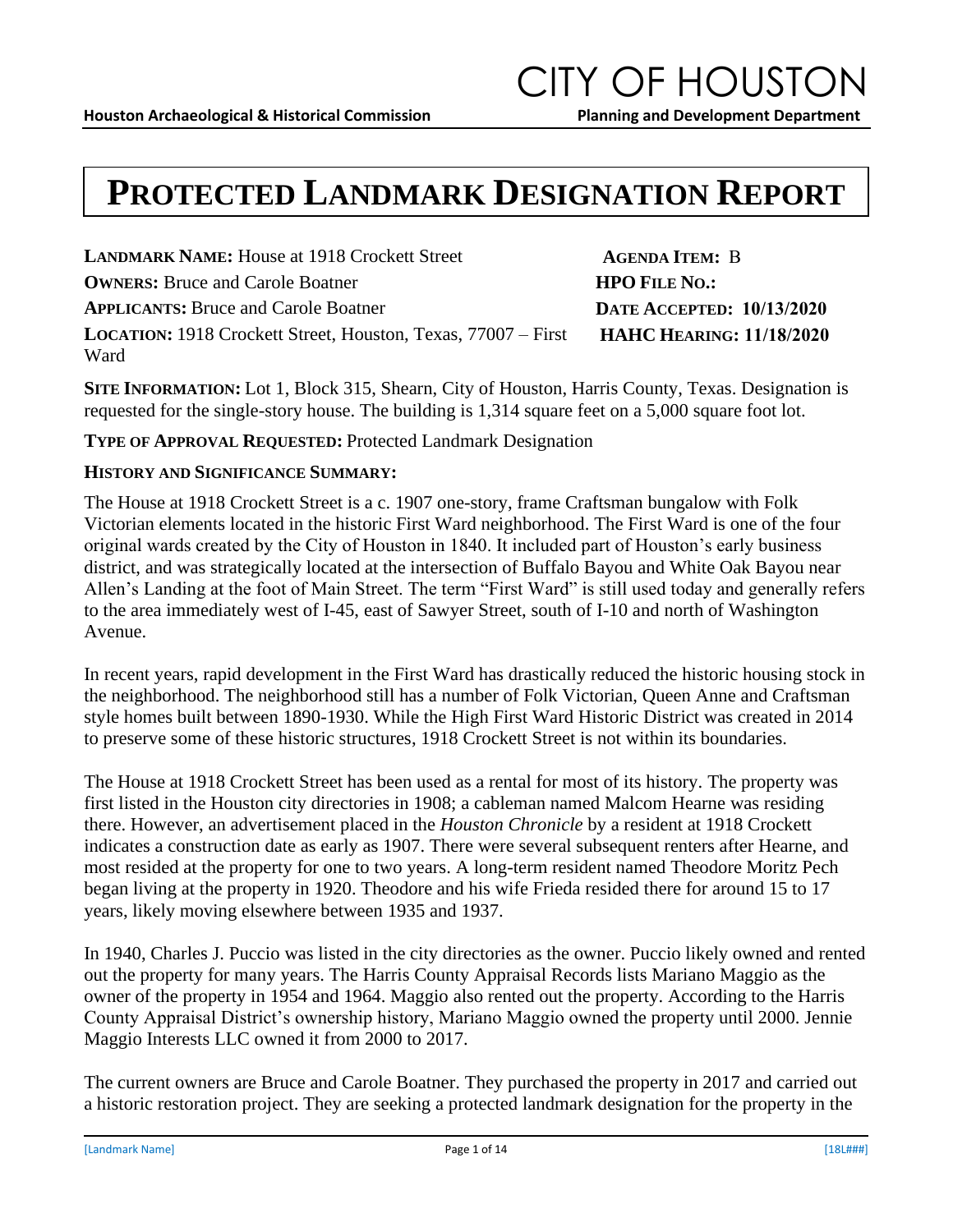#### **Archaeological & Historical Commission \_ \_\_ Planning and Development Department**

## CITY OF HOUSTON

First Ward in order to preserve this significant historic house and ensure that it remains a part of the neighborhood. The House at 1918 Crockett Street meets criteria 1, 4 and 8 for landmark designation and criteria 1 and 2 for protected landmark designation.

### **HISTORY AND SIGNIFICANCE**

### *FIRST WARD*

The First Ward is one of the four original wards created by the City of Houston in 1840. It included part of Houston's early business district, and was strategically located at the intersection of Buffalo Bayou and White Oak Bayou near Allen's Landing at the foot of Main Street. First Ward was defined as all areas within the city limits northwest of Congress Street and Main Street. In 1866, First Ward's boundaries changed; land to the north and east of White Oak Bayou and Little White Oak Bayou became part of Fifth Ward. Although the ward system is no longer in place, the name First Ward is still used to describe the general area immediately west of I-45, east of Sawyer Street, south of I-10 and north of Washington Avenue.

The neighborhood was historically working-class. Many residents were railroad workers or worked in the grocery business due to the area's proximity to the Houston & Texas Central Railroad shops, Market Square and Buffalo Bayou. The success of the Houston and Texas Central Railroad greatly influenced the growth of the First Ward. Economic opportunity attracted many immigrants, who sought employment on the railroad or started their own businesses.

In recent years, development has drastically reduced the historic housing stock in the First Ward. Rampant and rapid construction of townhouses predominates. Most of the remaining historic houses were built from 1890 to 1930, including vernacular Victorian cottages and Craftsman bungalows. Concerted efforts by residents and advocacy groups to preserve historic homes resulted in the City of Houston designating the High First Ward Historic District on May 28, 2014.

### *HISTORY OF 1918 CROCKETT*

The House at 1918 Crockett Street has been used as a rental for most of its history. The property was first listed in the Houston city directories in 1908 with a cableman named Malcom Hearne residing there. However, an advertisement placed in the *Houston Chronicle* by a resident at 1918 Crockett indicates a built date as early as 1907.

There were several subsequent renters after Hearne, and most resided at the property for 1 to 2 years. These residents include Felix Kohanowski (janitor) in 1910, Anton Karofski (city laborer) from 1911 to 1912, Jesse Hargrove (stenographer) from 1915 to 1917, and Henry R. Schwerdtfeger (clerk) from 1918 to 1919.

After Schwerdtfeger, there was a more long-term resident who began living at 1918 Crocket in 1920 – Theodore Moritz Pech. He lived there with his wife for around 15 to 17 years, likely moving elsewhere between 1935 and 1937. Theodore Moritz Pech was born on June 18, 1897 in Houston, Texas to Moritz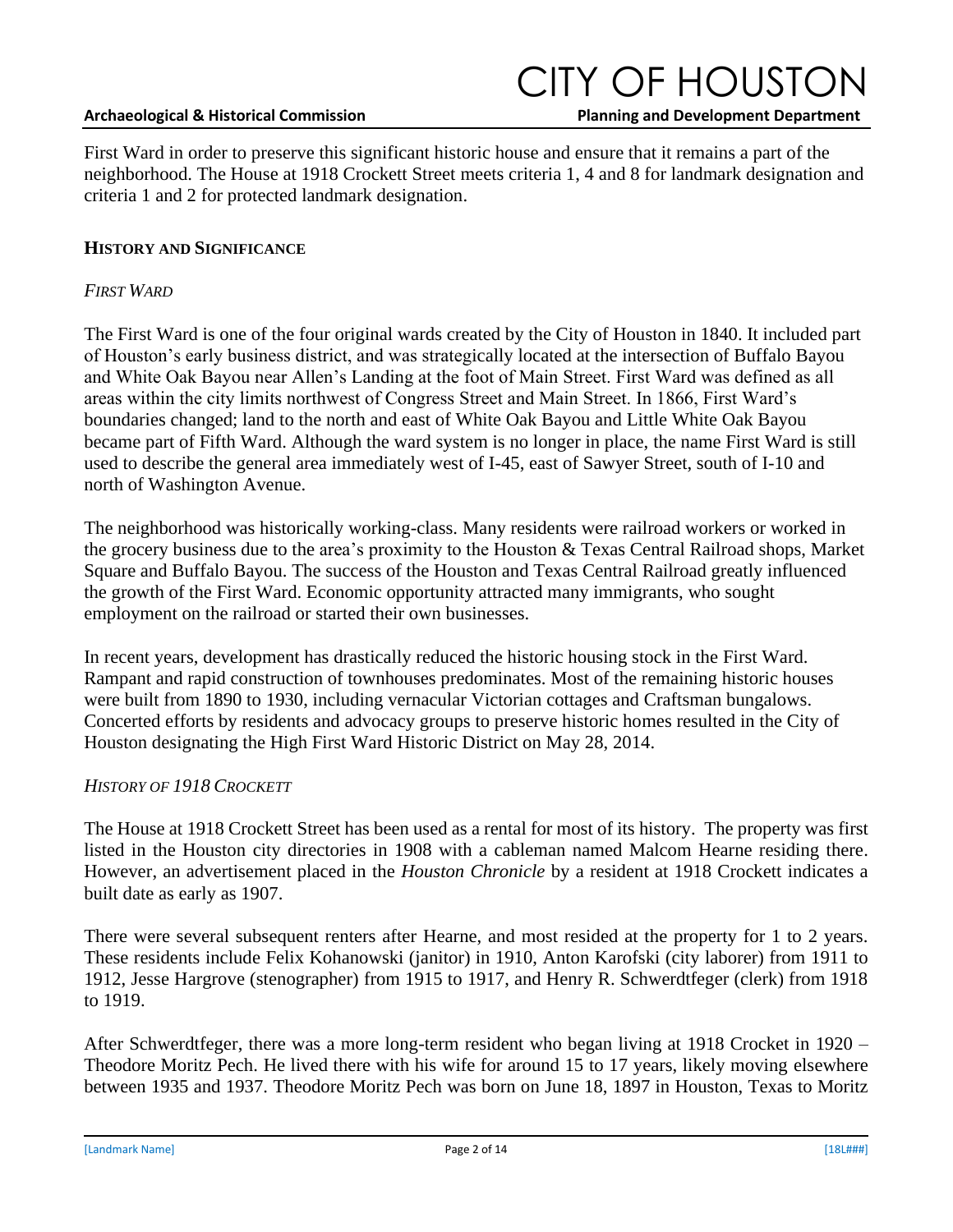#### **Archaeological & Historical Commission \_ \_\_ Planning and Development Department**

### CITY OF HOUSTON

Pech and Fredericka Guese Pech. He was a clerk, bookkeeper and claims adjuster in oil companies. Theodore married Frieda S. Rentzel in 1918 in Nacogdoches. Frieda's birth date could not be located but she was born to Mr. and Mrs. W. F. Rentzel.

Theodore and Frieda moved to 1904 Crockett Street initially. By 1920, they were listed as residing at 1918 Crockett. While they lived at 1918 Crockett for several years, they did not own the property. Theodore and Frieda had two children, Mildred and Warren. Theodore died on December 31, 1956. Frieda died on December 16, 1988 in Mt. Enterprise, Texas. Both are buried in Woodlawn Cemetery.

In the 1940 Houston city directory, the owner of the property was Charles J. Puccio. Puccio and his wife Jane Sedita Puccio (married on July 29, 1922 in Harris county) were residing at 1918 Crockett with their two daughters (Sadie and Anna) according to the 1940 census records. Charles was the owner of a night club and Jane was a waitress there. While Charles was designated as the owner of the property in 1940, a resident named Thomas Sullivan was listed in the 1942 directory. Puccio likely owned and rented out the house for many years.

The Harris County Appraisal Records lists Mariano Maggio as the owner of the property in 1954 and 1964. Maggio also rented out the property. The resident listed at this address in the 1954 city directories was John G. Peacock, followed by Henry F. Mathews in 1956.

According to the Harris County Appraisal District's ownership history, Mariano Maggio owned the property until 2000. Jennie Maggio Interests LLC owned it from 2000 to 2017.

The current owners, Bruce and Carole Boatner, purchased the property in 2017.

### **ARCHITECTURAL DESCRIPTION AND RESTORATION HISTORY**

### *ARCHITECTURAL STYLE*

### *American Craftsman*

1918 Crockett Street is a one-story frame, Craftsman bungalow with Folk Victorian elements. The Craftsman style evolved out of the popular Arts and Crafts Movement of the early 1900s, when architecture shifted away from the more elaborate Victorian style. It was the prevailing architectural style in the United States between 1900 and 1930. Craftsman style is often associated with bungalow house forms, and both were inspired by architect brothers Charles Sumner Greene and Henry Mather Greene. The Greene's were from California and practiced together in Pasadena from 1893 to 1914. They began designing simple Craftsman bungalows around 1903, according to Virginia McAlester, author of *A Field Guide to American Houses: Identifying and Understanding America's Domestic Architecture.* 

The defining features of bungalows include low-pitched gabled roofs, wide eaves (usually with exposed brackets under the eaves), partial or full-width porches supported by tapered square columns or piers and prominent but simple decorations.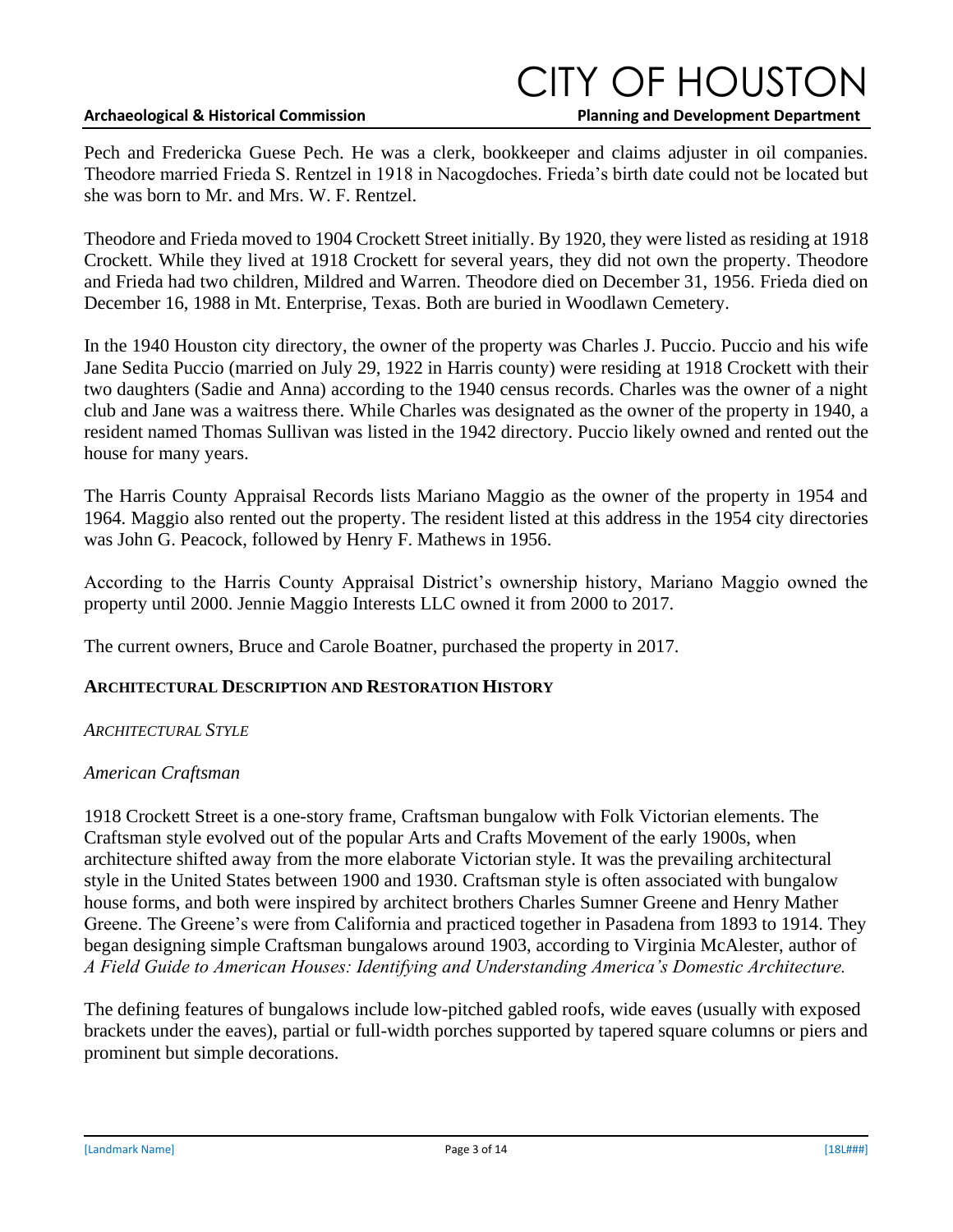## CITY OF HOUSTON

#### *ARCHITECTURAL DESCRIPTION*

1918 Crockett Street is a one-story frame, Craftsman bungalow with Folk Victorian elements. The body of the house has a medium pitched, hipped roof with two interior brick chimneys at the peak of the roof. There is a wooden stringcourse with simple molding that runs the full-width of the house, separating the gable from the main body of the house. The roof is covered in asphalt shingles. The exterior of the house is clad in narrow siding. The house sits on a pier and beam foundation.

The front façade facing Crockett Street is two bays wide. The first (left bay) contains one original sash window. The upper sash contains a Victorian picket fence window pattern. The lower sash has a single pane of plate glass. The window has a thin wood frame and simple wood surround with a simple ledge molding above the window.

The second (right bay) contains an inset, partial-width porch with a slightly projecting gable front. Lattice trim covers the pier and beam foundation. Concrete steps lead onto the porch. The front door contains an exterior screen door that has a thin wood frame and simple wood surround.

The ornate wooden front door contains a large panel of beveled glass which was restored by the owners. Above the door, there is a transom with a Victorian picket fence window pattern. There is a simple ledge molding above the transom. To the right of the front door, there is a sash window. The upper sash contains a Victorian picket fence window pattern. The lower sash has a single pane of plate glass. The window has a thin wood frame and simple wood surround with a simple ledge molding above the window.

Two tapered wooden, square columns on rusticated cast stone bases are on the right side of the porch. Between the two front-facing columns, there is wooden, bread loaf porch railing with a decorative pattern in the balustrade.

The porch gable contains a window with a Victorian picket fence window pattern. The window has a thin wood frame and simple wood surround with a simple ledge molding above the window. There are three Craftsman-style brackets under the eaves in the gable. The gable is covered in fish-scale shingles.

The façade facing White Street (the right side of the house) is three bays wide with a continuation of the wooden stringcourse with simple wood molding that runs the full-width of the façade. There is a slightly projecting gable front in the second (central bay).

The first (leftmost bay) contains one 1-over-1 sash window within a thin frame and simple wood surround. There is a simple ledge molding above the window.

The second (central bay) contains two 1-over-1 sash windows, each within a wood frame. There is a simple wood surround that contains both windows, with a simple ledge molding above. The wooden stringcourse separates the windows from the slightly projecting gable. Above the stringcourse, there is one window with a Victorian picket fence window pattern. The window has a simple wood surround with a simple ledge molding above the window. One Craftsman-style bracket is under the eaves at either end of the gable.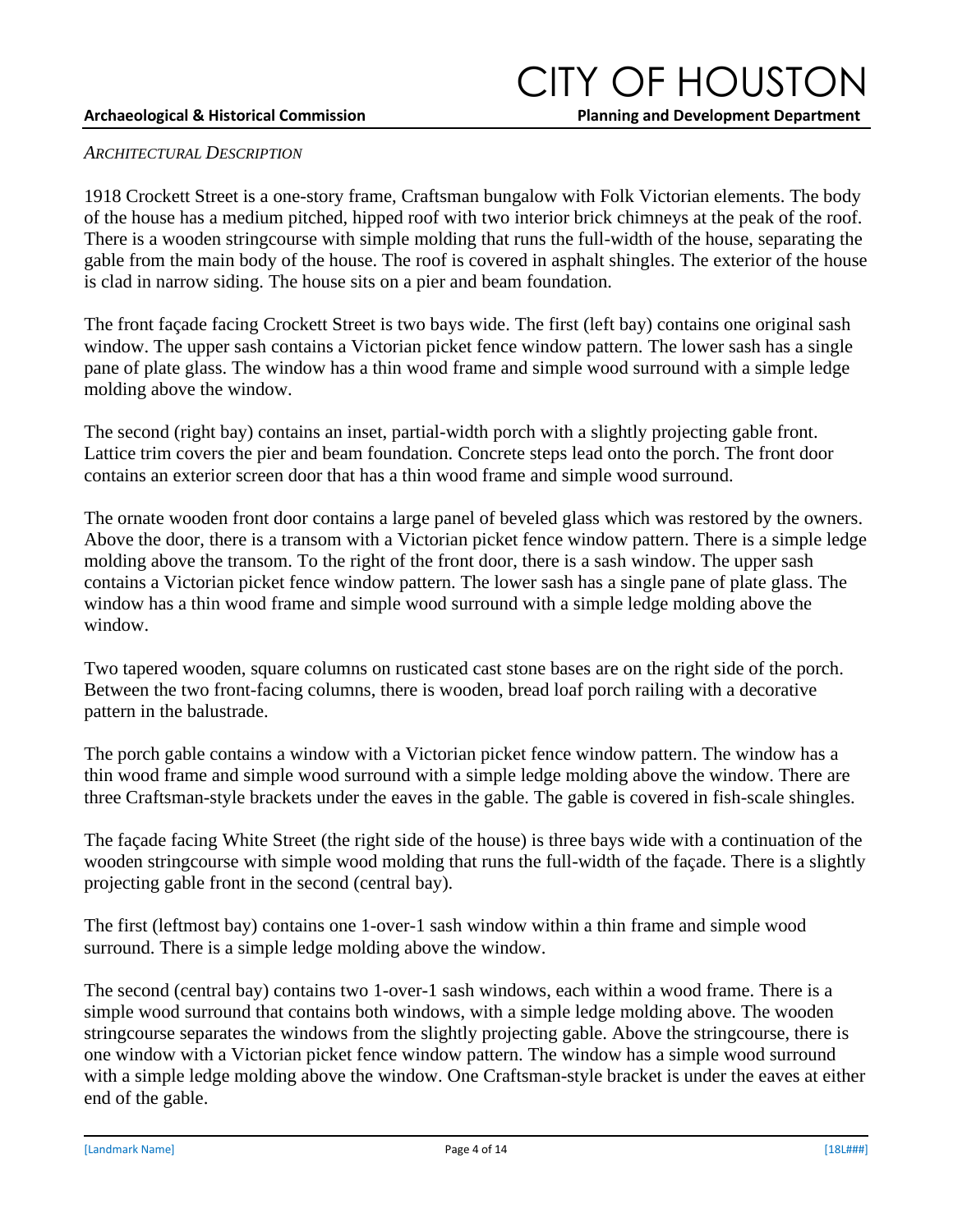The third (rightmost bay) contains two 1-over-1 sash windows, each within a wood frame. There is a simple wood surround that contains both windows, with a simple ledge molding above.

#### *RESTORATION HISTORY*

The current property owners, Bruce and Carole Boatner, have made significant efforts to restore the historic characteristics of 1918 Crockett, particularly the front porch.

The owners removed the modern brick columns supporting the porch rail (not original to house), except for one tapered column in place that appeared to be original to the house based on the age of the wood. The column was located in the corner of the porch, and the owners moved it to the position closest to the front door. They reproduced two tapered columns using the same dimensions as the remaining original column. The masonry block column supports were taken down (one column was intact and two partially intact at the time of restoration). Some masonry blocks remained in their original positions, while others were stacked nearby after original columns collapsed. The column supports were reconstructed using original blocks.

New concrete footings were poured on top of the original footings after taking note of the placement of original concrete footings located below soil level. The owners leveled the porch floor and replaced rotten joists. They removed the modern plywood on the porch floor to reveal the tongue and groove floorboards, as well as replaced the rotten tongue and groove boards.

The owners determined that the porch railing stored nearby on the property was original due to the age of the wood and bread loaf pattern of stiles consistent with other houses in the First Ward. They reproduced and installed two sections of railing using the original as a template. Lattice panels were installed around the perimeter of the front porch.

The roof shingles were replaced with asphalt shingles. The owners took care to keep the two historic chimneys intact.

All the windows are believed to be original to house. The front door is also believed to be original to house based on style and similarity of the hardware to rest of house (copper flash). The owners restored the front door to its original shellacked finish.

#### **BIBLIOGRAPHY**

Ancestry.com, *1910, 1920, 1930, and 1940 United States Federal Census.* Accessed September 2020. \_\_\_\_\_\_, *U.S. City Directories, 1822-1995.* 

- \_\_\_\_\_\_, *U.S. World War II Draft Registration Cards*.
- \_\_\_\_\_\_, *Texas Birth Certificates, 1903-1982*.
- \_\_\_\_\_\_, *Texas Death Certificates, 1903-1982*.
- \_\_\_\_\_\_, *Texas Marriage Records and Index, 1837-2015.*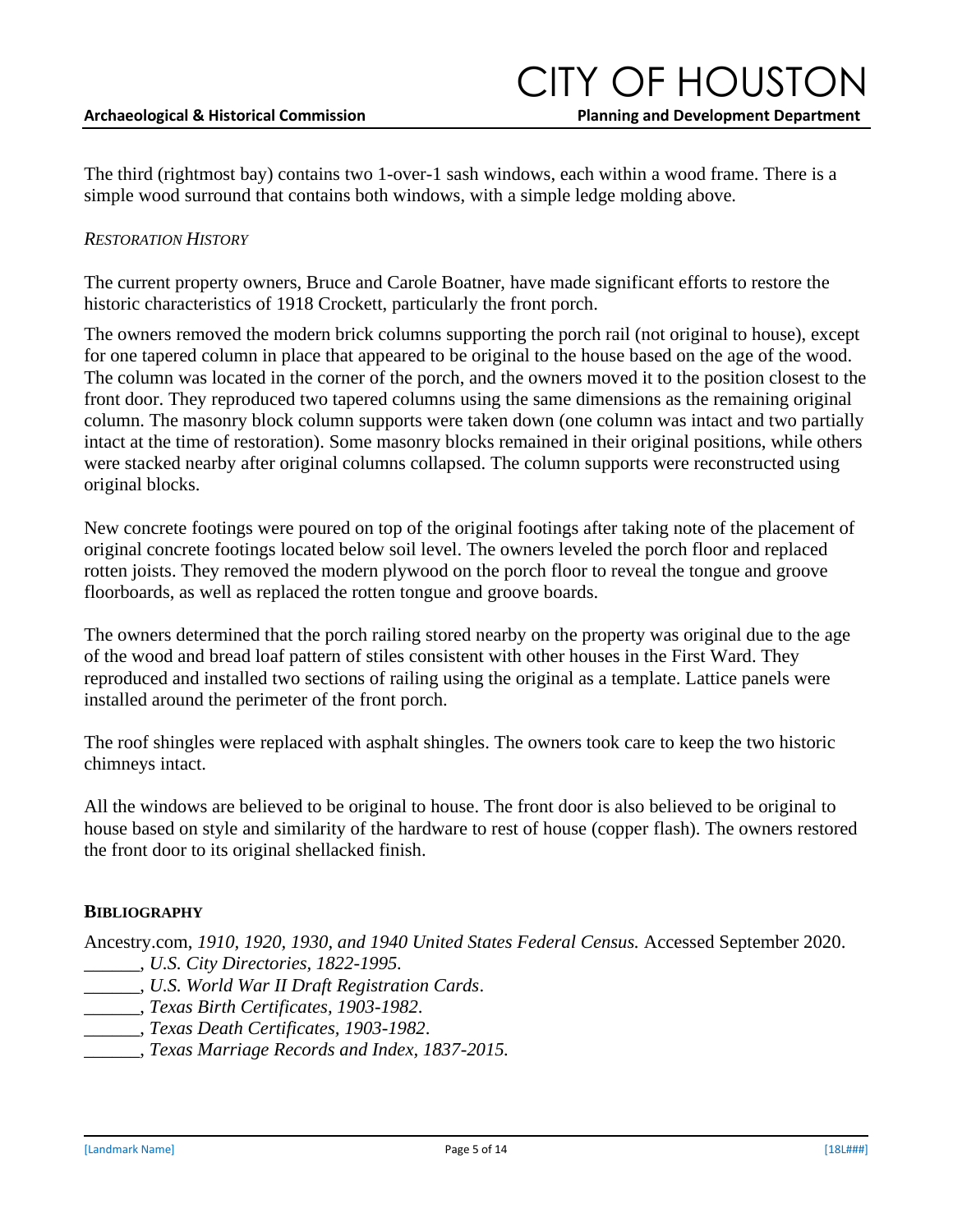### **ITY OF HOUSTC**

**Archaeological & Historical Commission \_ \_\_ Planning and Development Department**

- Boatner, Bruce. "Re: Protected Landmark for 1918 Crockett." Restoration history and photos. Email. September 19, 2020.
- City of Houston Landmark Report for the Edward H. Artz House. History and Significance. Accessed September 2020.
- Findagrave.com, Index. September 2020.
- Harris County Appraisal District, Real Property Account Information and Ownership Information for 1918 Crockett Street, Houston, Texas, 77007. Accessed September 2020.
- Harris County Tax Appraisal and Building Assessment Records for 1918 Crockett Street, Houston, Texas, 77007. Harris County Archives. Accessed September 2020.
- Houston Chronicle Historical Archive (1905-2015). Houston Public Library, Houston and Texas Resources. Accessed September 2020.
- \_\_\_\_\_\_, *"Wanted."* Resident at 1907 Crockett*.* April 15, 1907.

\_\_\_\_\_\_, *"Society."* July 11, 1918.

- McAlester, Virginia Savage. *A Field Guide to American Houses: Revised and Expanded*. New York: Alfred A. Knopf, 2013.
- Sanborn Fire Insurance Maps. Houston Public Library online, Texas Digital Sanborn Maps, Accessed September 2020.

*The information and sources provided by the applicant for this application have been reviewed, verified, edited and supplemented with additional research and sources by [Planner Name], Planning and Development Department, City of Houston.* 

### **APPROVAL CRITERIA FOR LANDMARK DESIGNATION**

### **Sec. 33-224. Criteria for designation**

(a) The HAHC, in making recommendations with respect to designation, and the city council, in making a designation, shall consider one or more of the following criteria, as appropriate for the type of designation:

|        | <b>NA</b> | S - satisfies D - does not satisfy NA - not applicable                                                                                                                                                                             |
|--------|-----------|------------------------------------------------------------------------------------------------------------------------------------------------------------------------------------------------------------------------------------|
| 図      |           | $\Box$ (1) Whether the building, structure, object, site or area possesses character, interest or value<br>as a visible reminder of the development, heritage, and cultural and ethnic diversity of the<br>city, state, or nation; |
| $\Box$ | ⊠         | (2) Whether the building, structure, object, site or area is the location of a significant local,<br>state or national event;                                                                                                      |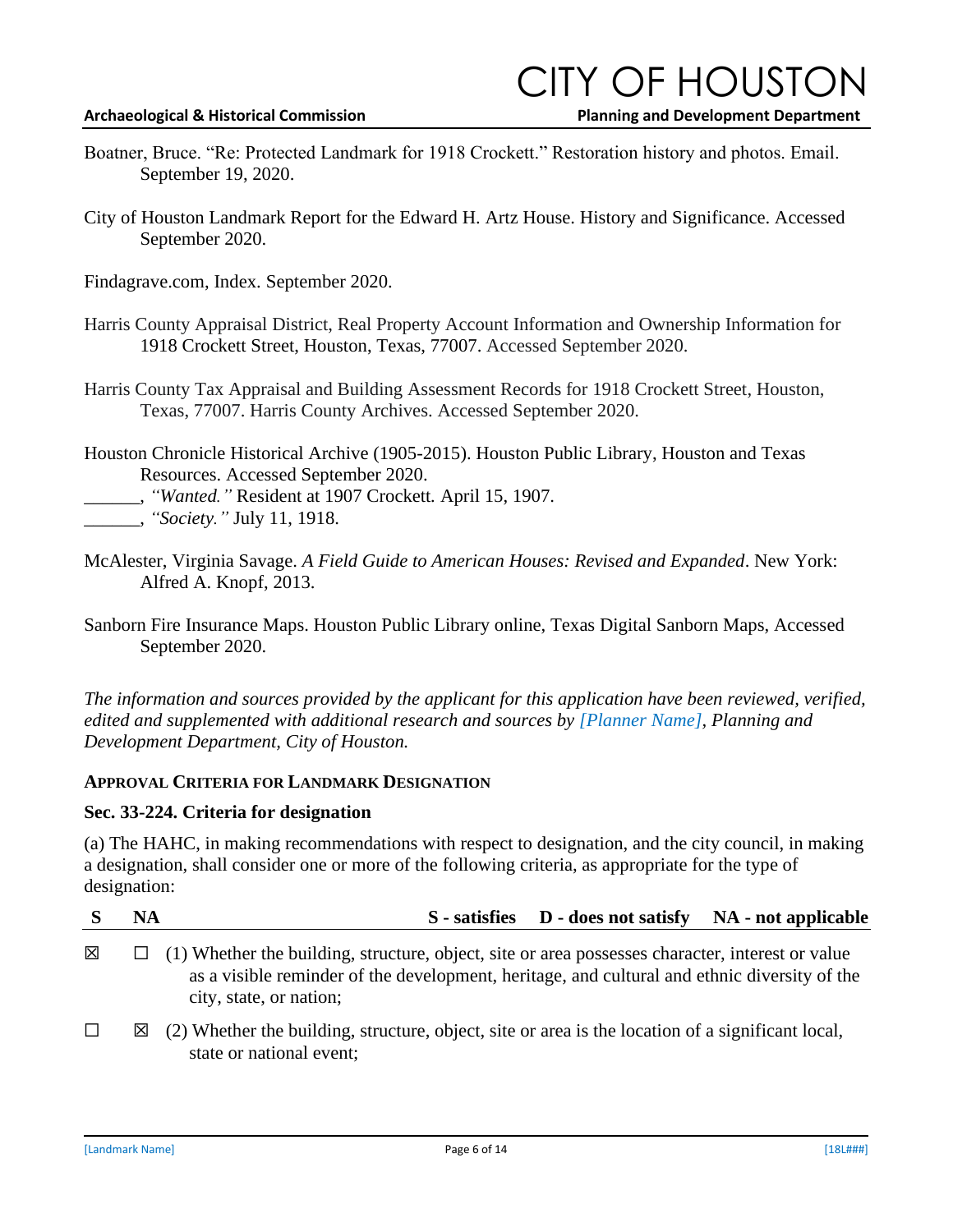### **ITY OF HOUSTO**

**Archaeological & Historical Commission \_ \_\_ Planning and Development Department**

- $\Box$   $\boxtimes$  (3) Whether the building, structure, object, site or area is identified with a person who, or group or event that, contributed significantly to the cultural or historical development of the city, state, or nation;
- $\boxtimes$   $\Box$  (4) Whether the building or structure or the buildings or structures within the area exemplify a particular architectural style or building type important to the city;
- $\Box$   $\boxtimes$  (5) Whether the building or structure or the buildings or structures within the area are the best remaining examples of an architectural style or building type in a neighborhood;
- $\Box$   $\boxtimes$  (6) Whether the building, structure, object or site or the buildings, structures, objects or sites within the area are identified as the work of a person or group whose work has influenced the heritage of the city, state, or nation;
- $\Box$   $\boxtimes$  (7) Whether specific evidence exists that unique archaeological resources are present;
- $\boxtimes$   $\Box$  (8) Whether the building, structure, object or site has value as a significant element of community sentiment or public pride.

**AND**

 $\Box$   $\boxtimes$  (9) If less than 50 years old, or proposed historic district containing a majority of buildings, structures, or objects that are less than 50 years old, whether the building, structure, object, site, or area is of extraordinary importance to the city, state or nation for reasons not based on age (Sec. 33-224(b)).

### **Sec. 33-229. Criteria for protected landmark designation**

| S      | NA | S - satisfies D - does not satisfy NA - not applicable                                                                               |
|--------|----|--------------------------------------------------------------------------------------------------------------------------------------|
| 図      |    | (1) Meets at least three of the criteria for designation in section 33-224 of this Code;                                             |
| 区      |    | (2) Was constructed more than 100 years before application for designation was received by<br>director:<br>the                       |
| $\Box$ | ⊠  | (3) Is listed individually or as a contributing structure in an historic district on the National<br>Register of Historic Places; or |
| $\Box$ | ⊠  | (4) Is recognized by the State of Texas as a Recorded State Historical Landmark.                                                     |

### **STAFF RECOMMENDATION**

### **HAHC RECOMMENDATION**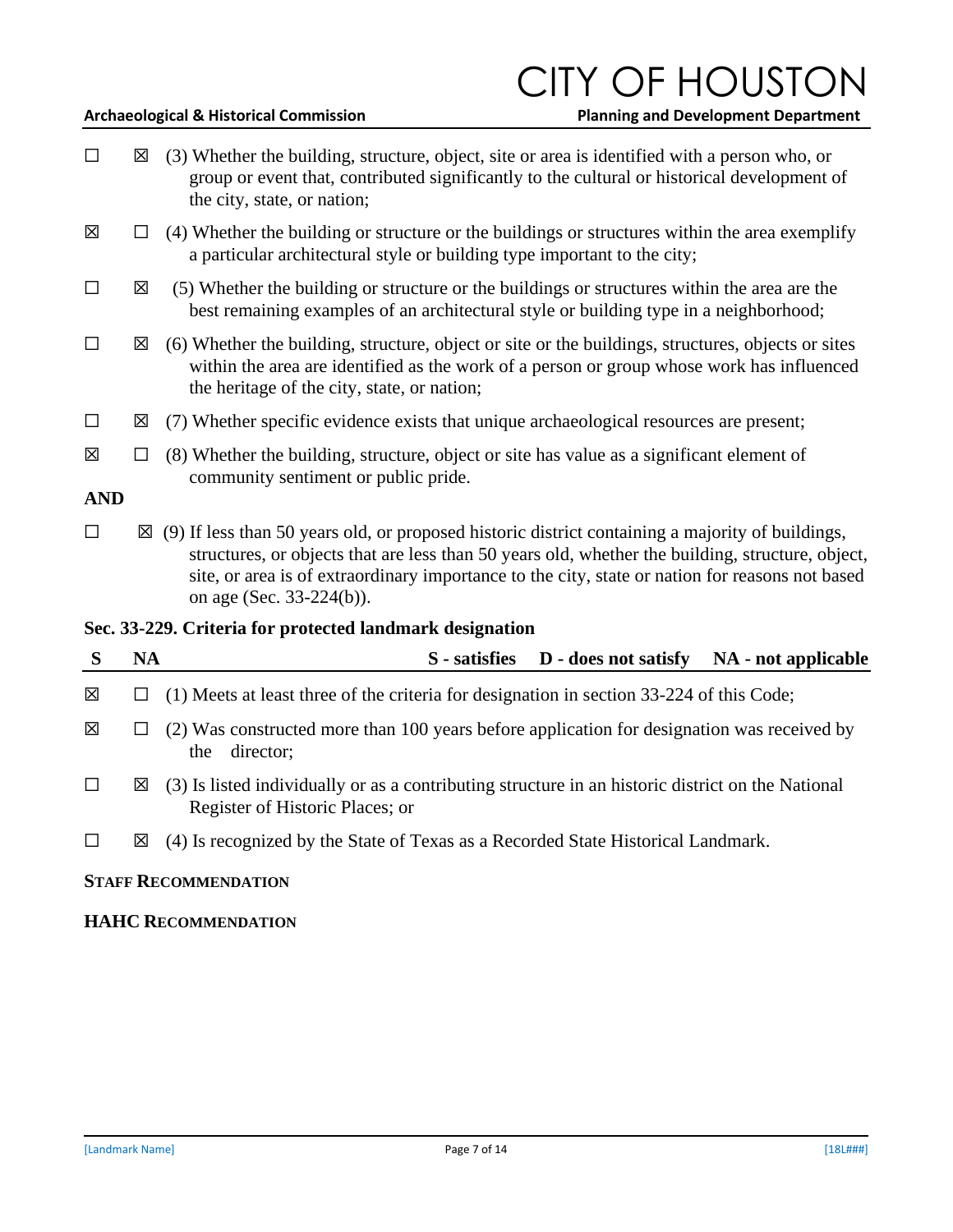### CITY OF HOUSTON

### **EXHIBIT A BEFORE RESTORATION PHOTOS**

HOUSE AT 1918 CROCKETT STREET 1918 CROCKETT STREET, HOUSTON, TEXAS 77007

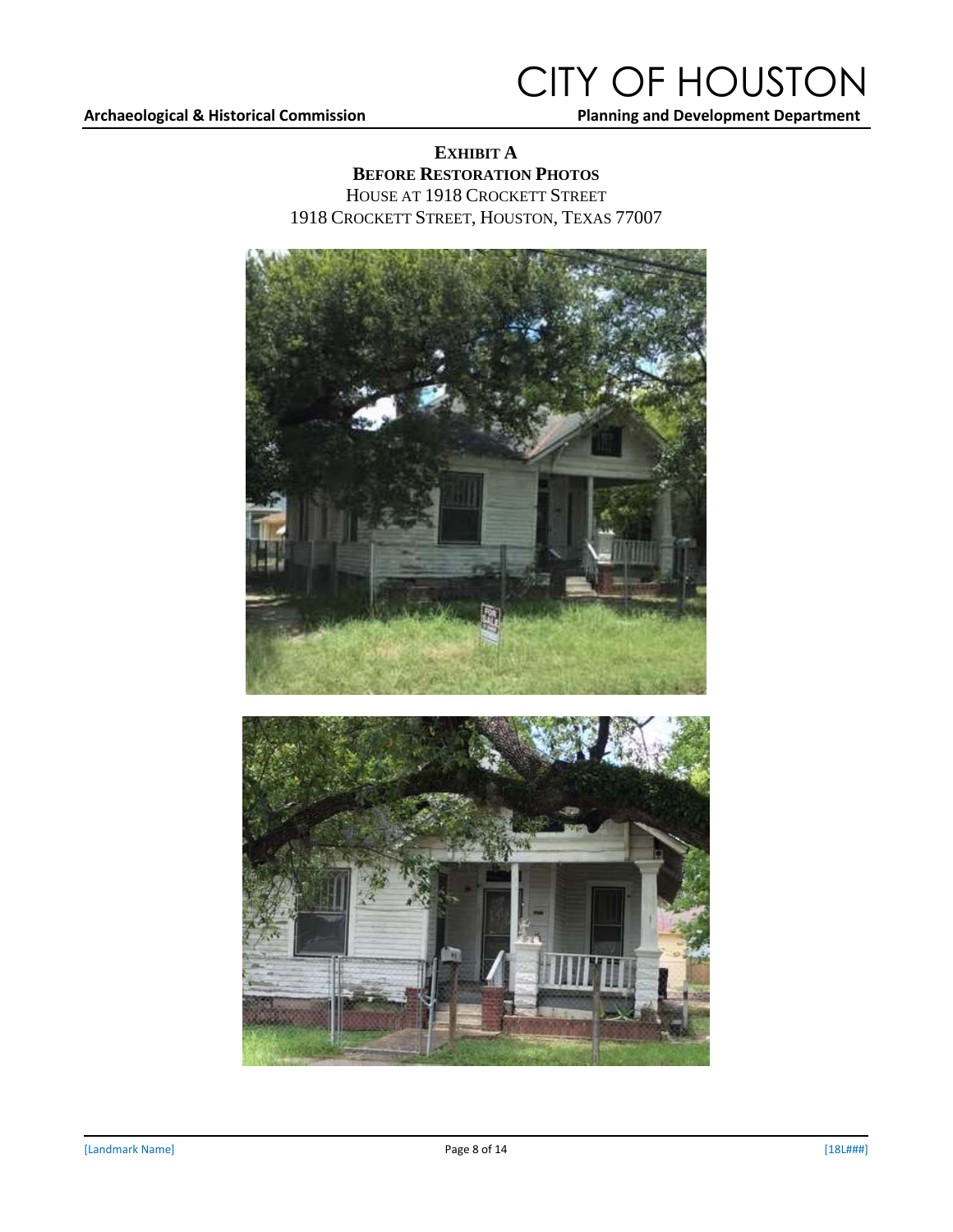### Archaeological & Historical Commission **Number 2018** 2018 Planning and Development Department

## CITY OF HOUSTON



FRONT FAÇADE FACING CROCKETT STREET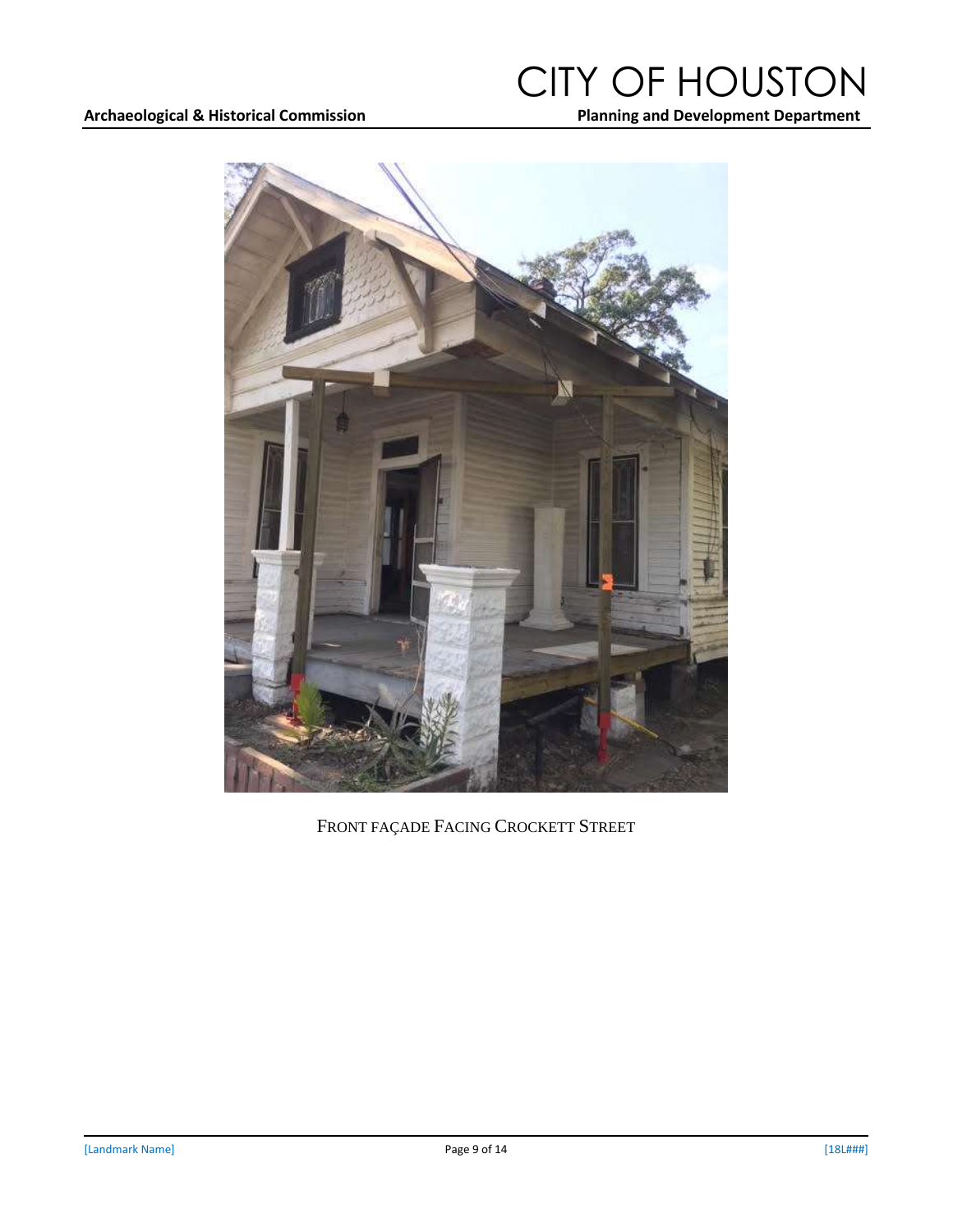### Archaeological & Historical Commission **Number 2018** 2018 Planning and Development Department

# CITY OF HOUSTON



SIDE FAÇADE FACING WHITE STREET PHOTOS BY BRUCE BOATNER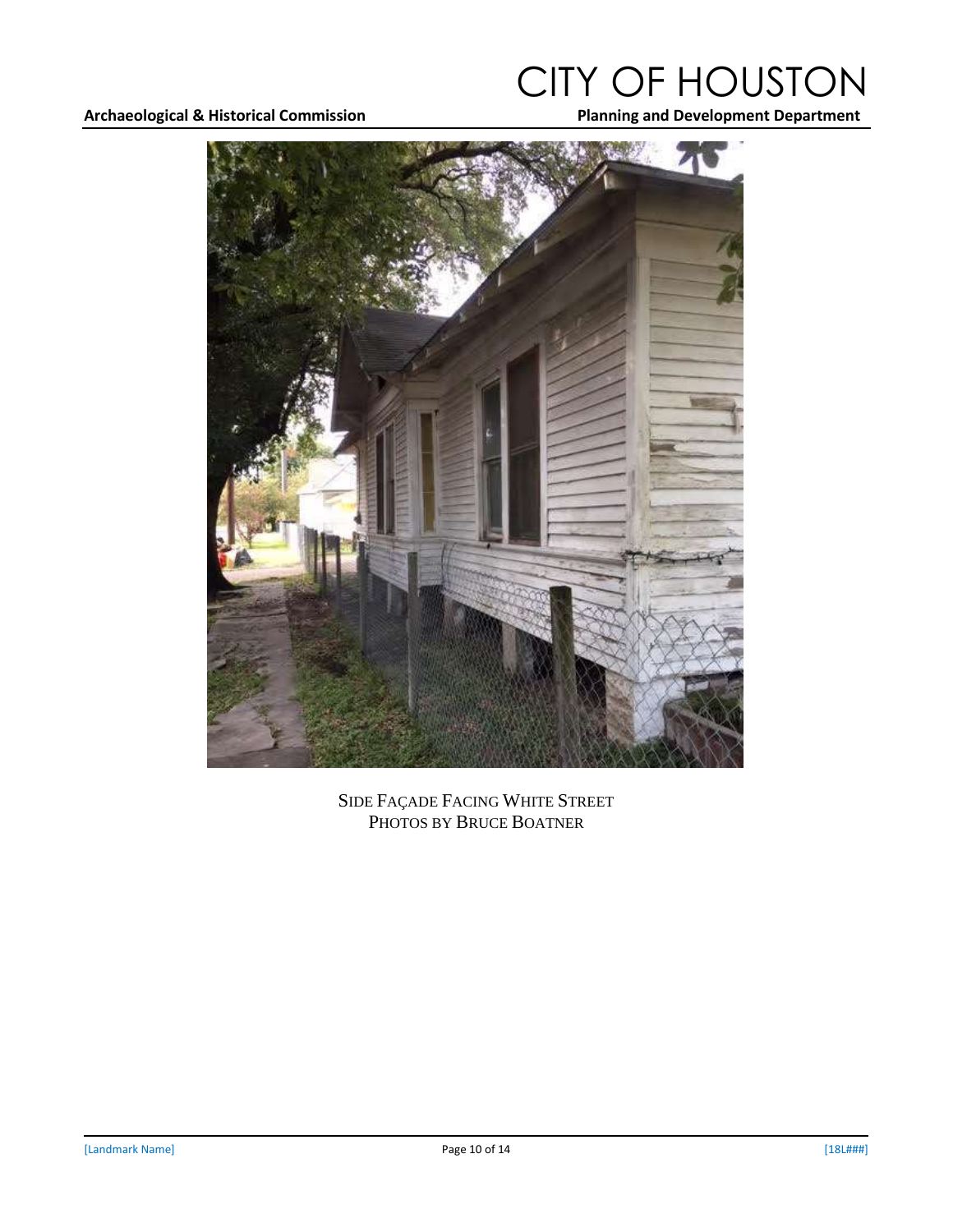#### Archaeological & Historical Commission **Archaeological & Historical Commission Manning and Development Department**

### CITY OF HOUSTON

### **EXHIBIT B CURRENT PHOTO** HOUSE AT 1918 CROCKETT STREET 1918 CROCKETT STREET, HOUSTON, TEXAS 77007



FRONT FAÇADE FACING CROCKETT STREET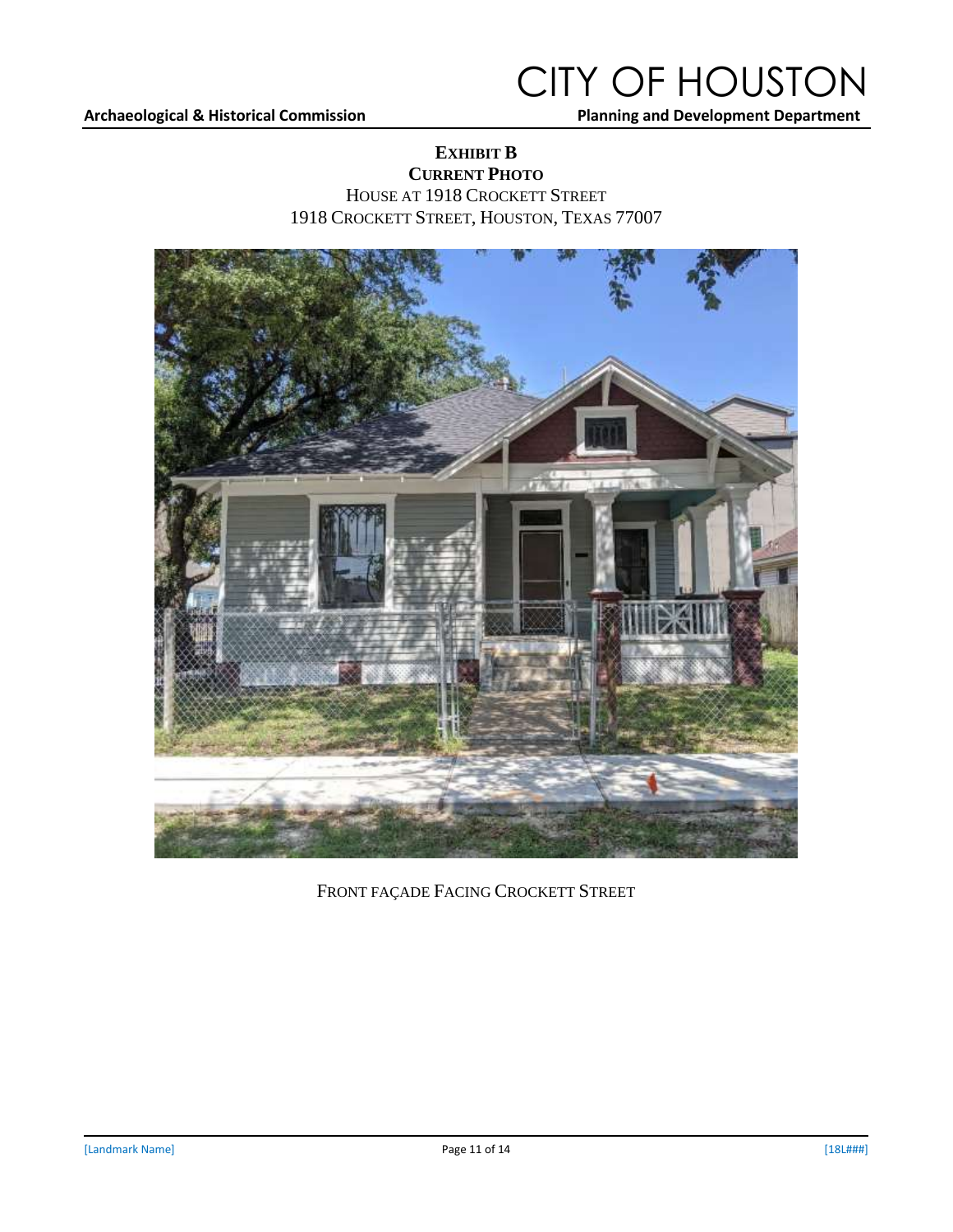### Archaeological & Historical Commission **Archaeological & Historical Commission Manning and Development Department**

# CITY OF HOUSTON



SIDE FAÇADE FACING WHITE STREET PHOTOS BY PRESERVATION HOUSTON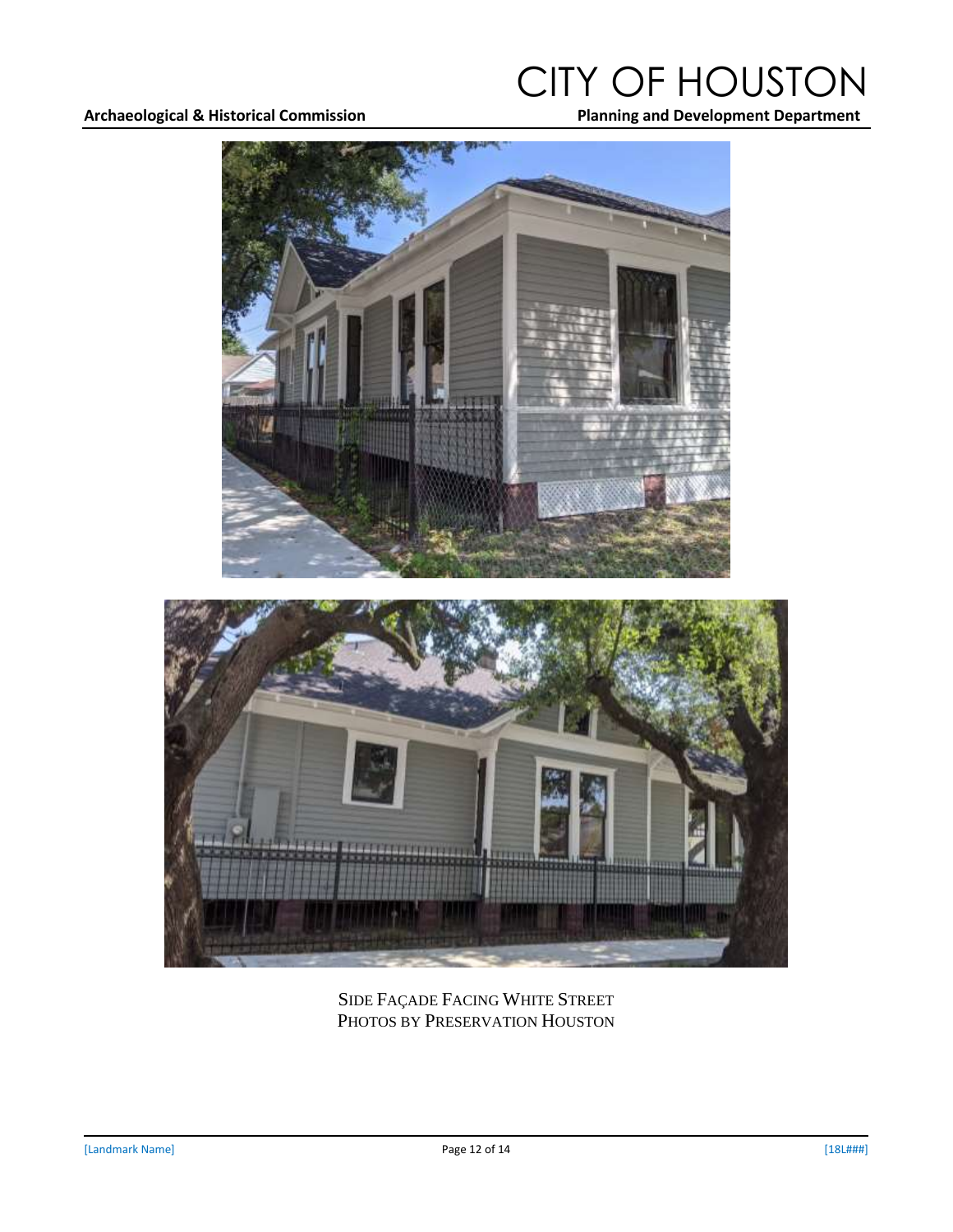#### Archaeological & Historical Commission **Number 2018** 2018 Planning and Development Department

### CITY OF HOUSTON

#### **EXHIBIT C SITE MAP**

HOUSE AT 1918 CROCKETT STREET

1918 CROCKETT STREET, HOUSTON, TEXAS 77007